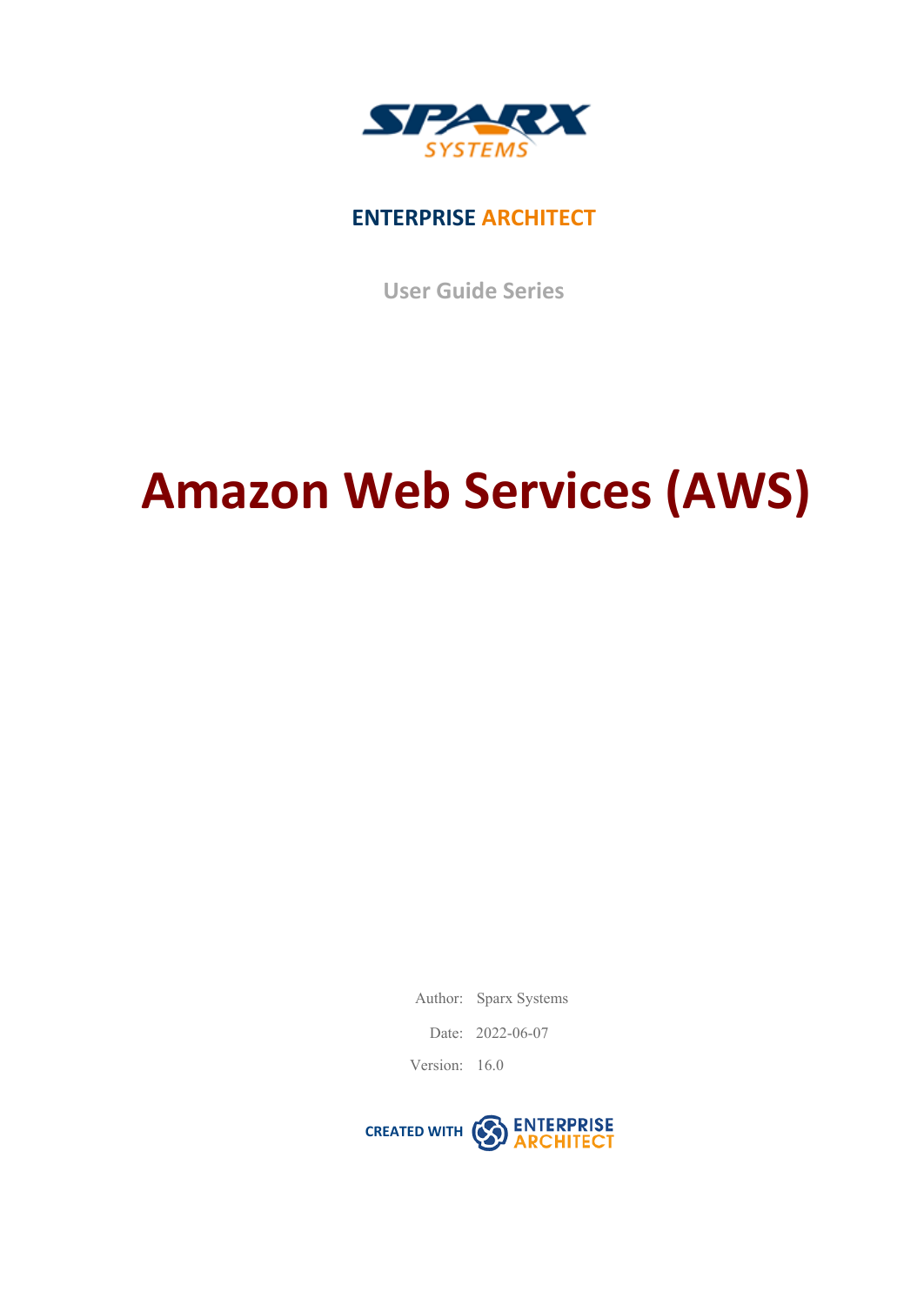### **Table of Contents**

| Amazon Web Services (AWS)             |  |
|---------------------------------------|--|
| <b>Getting Started</b>                |  |
| Example Diagram                       |  |
| Import Amazon Web Services Patterns   |  |
| Create an Amazon Web Services Diagram |  |
| Traces to Project Artifacts           |  |
| More Information                      |  |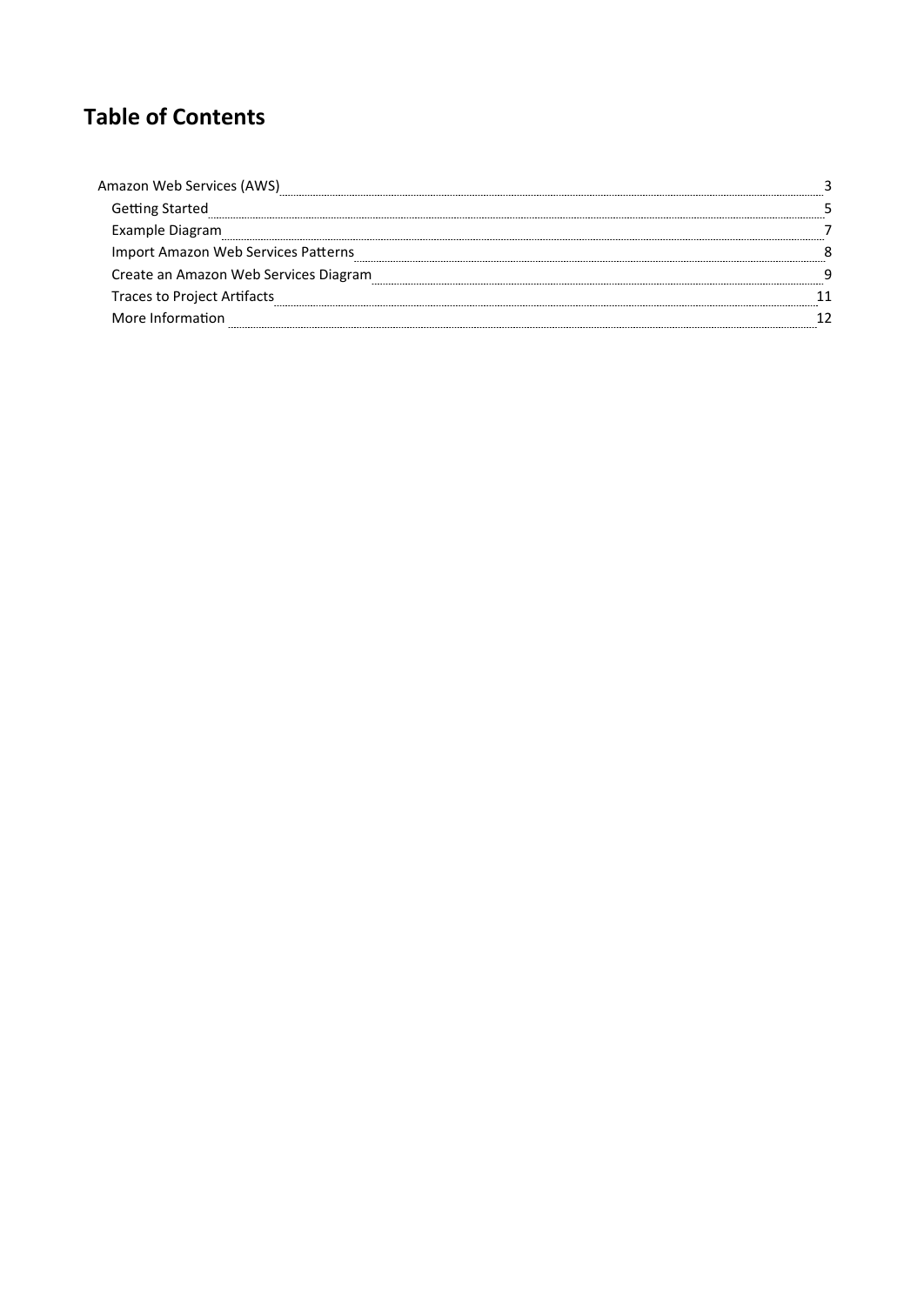## **Amazon Web Services (AWS)**



#### **Creates Amazon Web Services Diagrams that Specify and Document AWS Virtual Infrastructure**

Amazon Web Services (AWS) is one of the market leaders of services to define IaaS (Infrastructure-as-a-Service) and PaaS (Platform-as-a-Service) in Cloud environments. The services can be used in isolation, but more typically are used in combination to create scalable Cloud applications and services, reducing any of the delays and issues associated with infrastructure provisioning and device management such as Compute, Storage and Network devices. Enterprise Architect provides modeling constructs that allow you to create expressive AWS diagrams that specify new Cloud infrastructure and platforms or document existing ones. You can also model other Cloud Infrastructure and platform providers such as Google Cloud Platform and Microsoft's Azure.



#### AWS Diagram of a Connected Vehicle Solution

While AWS has tools for doing this, the power of Enterprise Architect is that you can create visualizations that show the relationship to on-premise platforms, and the elements and services can be related to other system life-cycle artifacts such as Strategy, Business Rules, Requirements, Constraints, XML and Database Schemas, just to mention a few.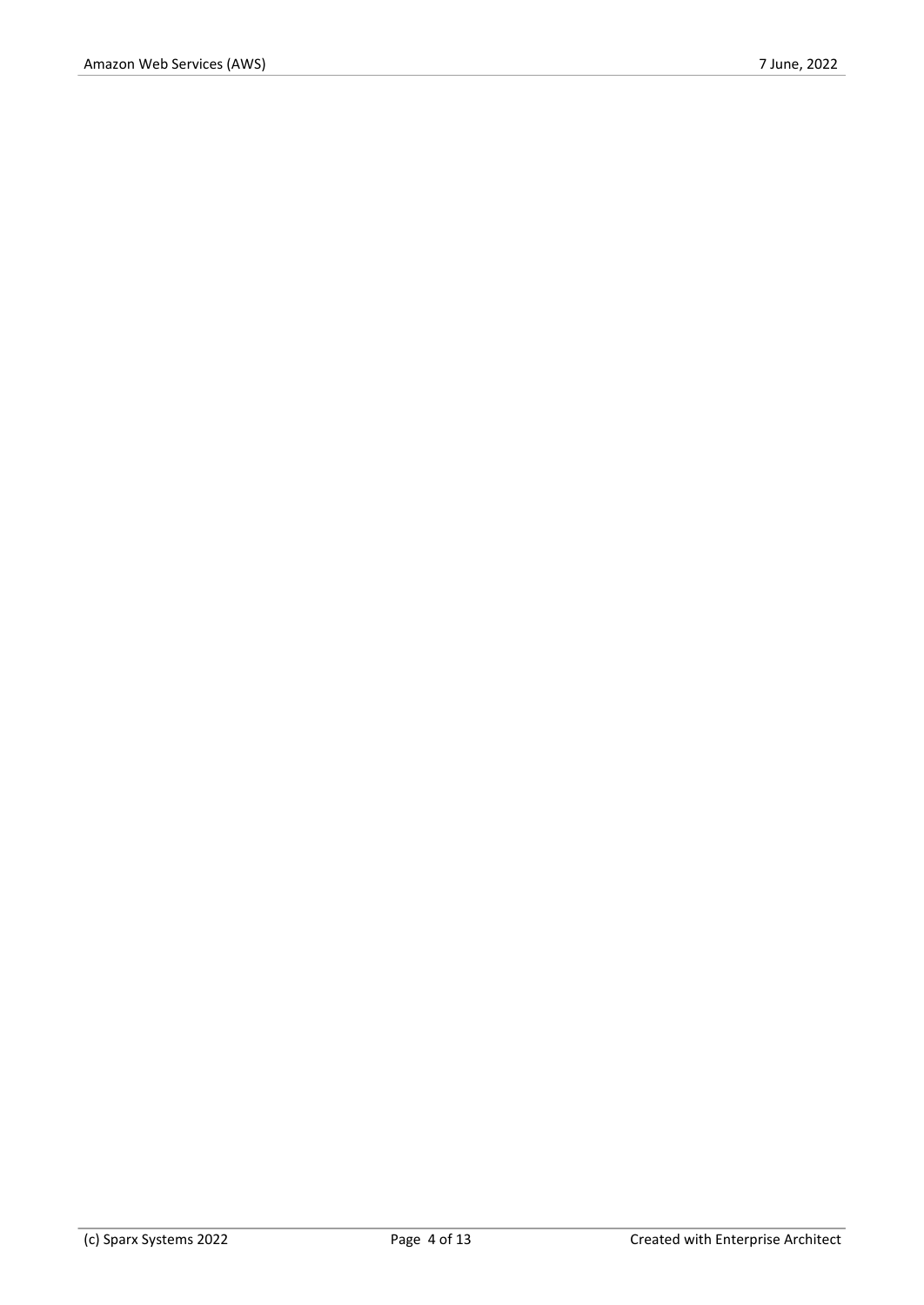### **Getting Started**

Creating AWS platform diagrams is straight forward - all the AWS service constructs are available from the Toolbox or from the Browser in the AWS Packages. This allows you to create expressive diagrams containing element items such as EC2 compute and RDS databases, as well as container items such as VPCs and Subnets.

Amazon Web Services (AWS) Architecture provides all of the graphics (icons and images) required to build AWS architecture diagrams. The icons and images are provided by a Model Wizard framework pattern, which must be imported into your model before you can start creating AWS architecture diagrams. The Amazon AWS Web Images pattern contains over 350 Image Assets that can be dragged-and-dropped onto diagrams.

- AWS Connected Vehicle Solution
	- <sub>미</sub>물 AWS Connected Vehicle Solution
	- <sup>3</sup> Amazon Kinesis Data Firehose
	- ▲ 訂 Anomaly detection
		- <sup>引</sup> Amazon DynamoDB
		- <sup>引</sup> Amazon Kinesis Data Analytics
		- <sup>3</sup> Amazon Kinesis Data Streams
		- <sup>引</sup> AWS Lambda
		- <sup>引</sup> AWS loT Core
		- <sup>3</sup> Connected vehicles with AWS Greengrass Core
	- ▷ 린 Diagnostic trouble codes
	- ▷ 휜 Driver safety score
	- $\triangleright$   $\frac{1}{2}$  Just-in-time registration
	- 킨 Location-based marketing  $\triangleright$
	- $\triangleright$ <sup>引</sup> Notification service
	- $\triangleright$ <sup>引</sup> Raw data
	- $\triangleright$ 乵 Trip data

Working with AWS diagrams is straight forward; this topic will guide you through setting up AWS modeling in Enterprise Architect, creating diagrams and tracing to other project Artifacts.

#### **Selecting the Perspective**

Enterprise Architect partitions the tool's extensive features into Perspectives; this ensures that you can focus on a specific task and work with the tools you need without the distraction of other features. To work with the Amazon Web Services (AWS) features you first need to select the AWS Architecture Perspective:

 $\bullet$  <perspective name>>> Analysis > AWS Architecture

Setting the Perspective ensures that the Amazon Web Services diagrams, their tool boxes and other features of the Perspective are available by default.

#### **Example Diagram**

An example diagram provides a visual introduction to the topic and allows you to see some of the important elements and connectors that are created in specifying or describing the way a Cloud Architecture is defined including: Availability Zones, VPC's, Subnets, EC2, RDS and more.

#### **Import Amazon Web Services Patterns**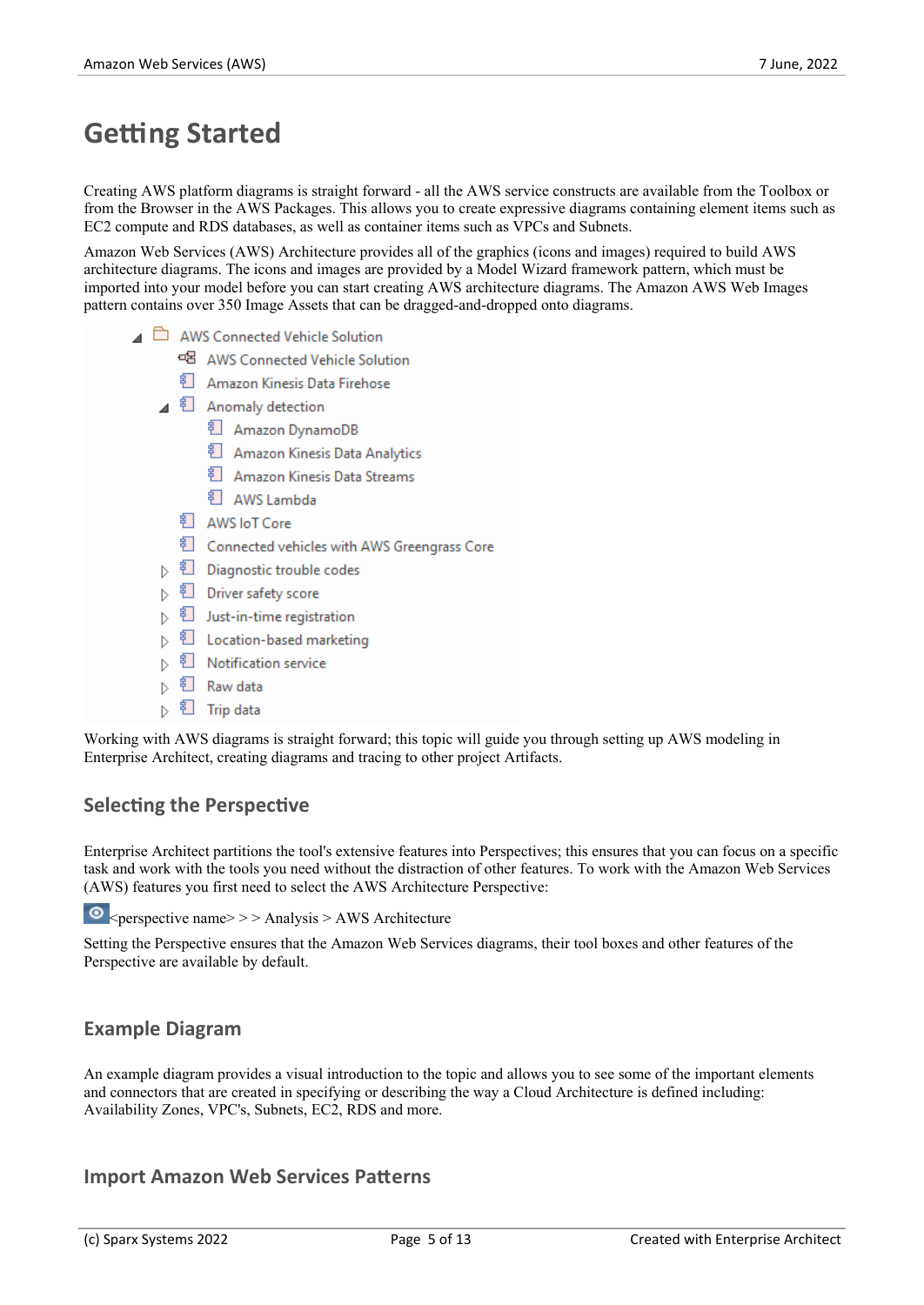Before you can start creating AWS diagrams to specify or document your Cloud services you must first import the graphics from a pattern. This will inject all the AWS icons as components into the selected location in the Browser window.

#### **Create an Amazon Web Services Diagram**

Once the AWS images have been imported creating AWS diagrams is straight forward as all the icons including Products and Resources such as EC2 and RDS and Containers such as VPCs and Availability Zones are available from the Browser window and Toolbox respectively. You will simply create a diagram and then drag-and-drop elements from the AWS Browser Packages or the Toolbox.

| Database<br>Products<br>«Image» Amazon Aurora<br>«Image» Amazon DocumentDB (with MongoDB Compatibility) | Database |  |  |
|---------------------------------------------------------------------------------------------------------|----------|--|--|
|                                                                                                         |          |  |  |
|                                                                                                         |          |  |  |
|                                                                                                         |          |  |  |
|                                                                                                         |          |  |  |
| «Image» Amazon DynamoDB                                                                                 |          |  |  |
| «Image» Amazon ElastiCache                                                                              |          |  |  |
| «Image» Amazon Neptune                                                                                  |          |  |  |
| «Image» Amazon Quantum Ledger Dabase                                                                    |          |  |  |
| «Image» Amazon RDS                                                                                      |          |  |  |
| 閆<br>«Image» Amazon RDS on VMware                                                                       |          |  |  |
| 目<br>«Image» Amazon Redshift                                                                            |          |  |  |
| «Image» Amazon Timestream                                                                               |          |  |  |
| «Image» AWS Database Migration Service                                                                  |          |  |  |
| <b>lesources</b>                                                                                        |          |  |  |

■ «Image» Database Category

The Browser window showing AWS database Product Images.

#### **Tracing to Project Artifacts**

Enterprise Architect is a collaboration platform for all disciplines and one of the great advantages of modeling Amazon web Services is that parts of the cloud based infrastructure can be related to other domains in your projects. You can trace elements in the AWS diagrams to a wide range of other artifacts including: Requirements, Business Rules, Database Schemas, On-Premise Infrastructure and more.

#### **More Information**

This section provides useful links to other topics and resources that you might find useful when working with the Amazon Web Services tool features.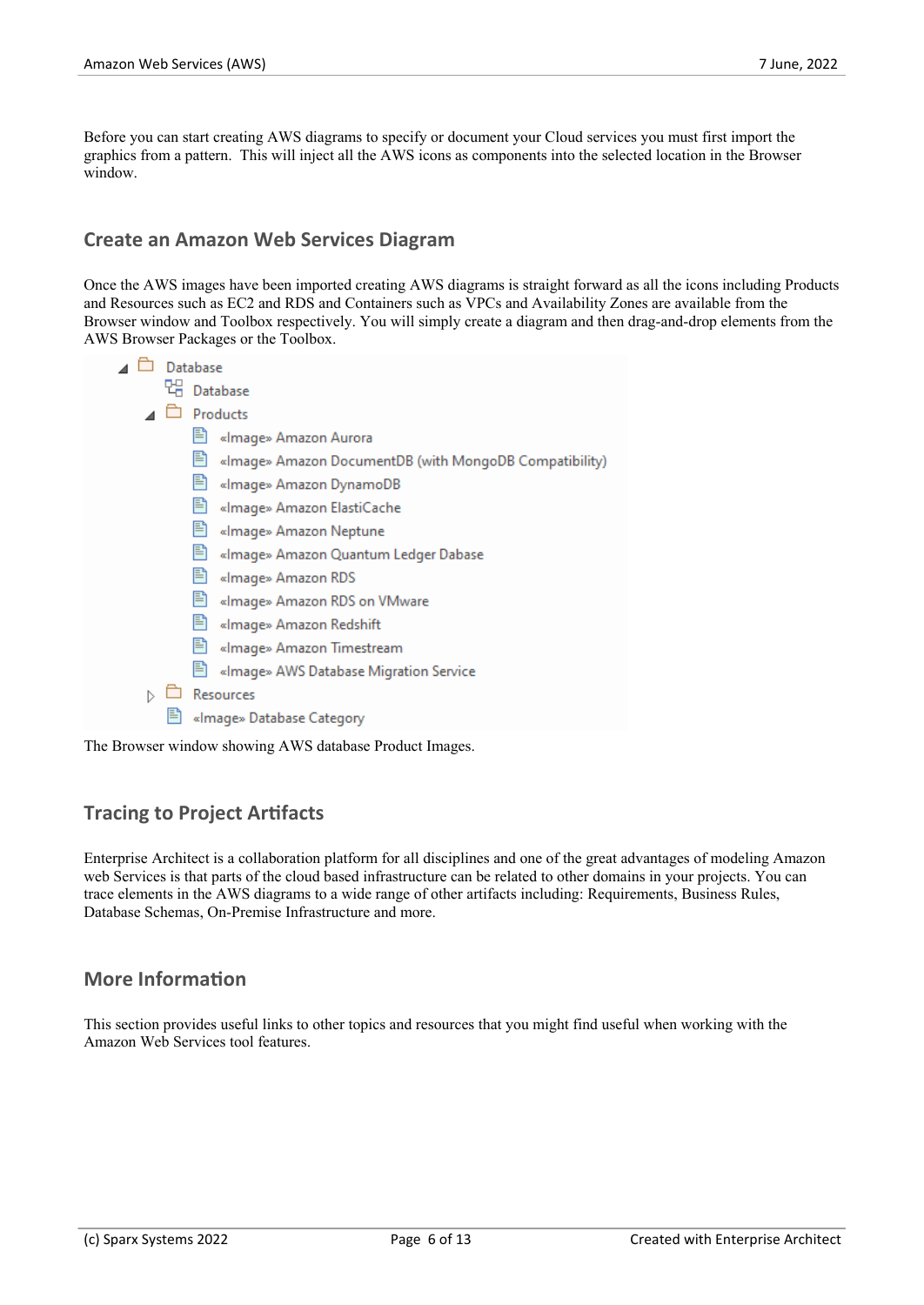### **Example Diagram**

Using AWS diagrams you can model cloud architectures. You can add new elements to the diagram from the Imported AWS Icons, the AWS toolbox or existing elements dragged from the Browser. This example is the Instances on AWS example that contains two availability zones and auto-scaling groups.



AWS diagram showing two availability zones and auto scaling groups.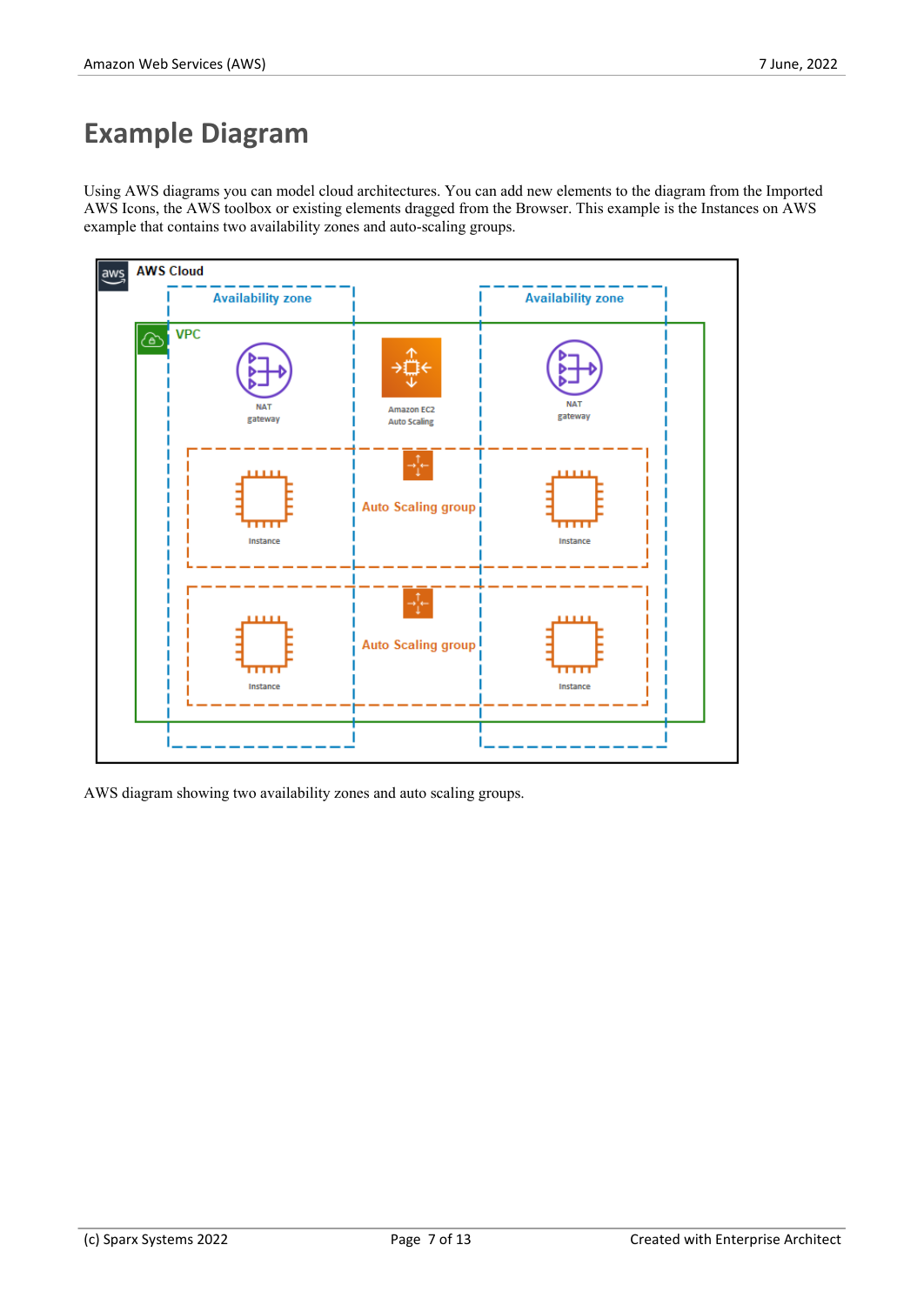### **Import Amazon Web Services Patterns**

Before you import the 'Amazon/AWS Web Images' pattern into your model, click on the <sup>o</sup> icon and select the 'Analysis > AWS Architecture' Perspective.

This automatically opens the Model Wizard (Start Page 'Create from Pattern' tab) at the AWS Architecture Perspective page.

Click on the target Package in the Browser window, then on the 'Amazon/AWS Web Images' pattern and click on the Create Model(s) button.

In the Model Wizard there are three example patterns that show typical use of the images in diagrams, reproduced from the 'AWS Architecture Icons' Powerpoint.



Patterns window showing AWS pattern for Import.

Note: When you have the Web Images packet in your model, do not copy it to another location in the model or save it as XMI; always use the Model Wizard to import the pattern into a new model. The reason for this is that the provided Diagram Toolbox patterns, described here, refer to the Image Assets by their GUIDs. Copying the Image Assets will give *them new GUIDs and the Diagram Toolbox patterns will not work.*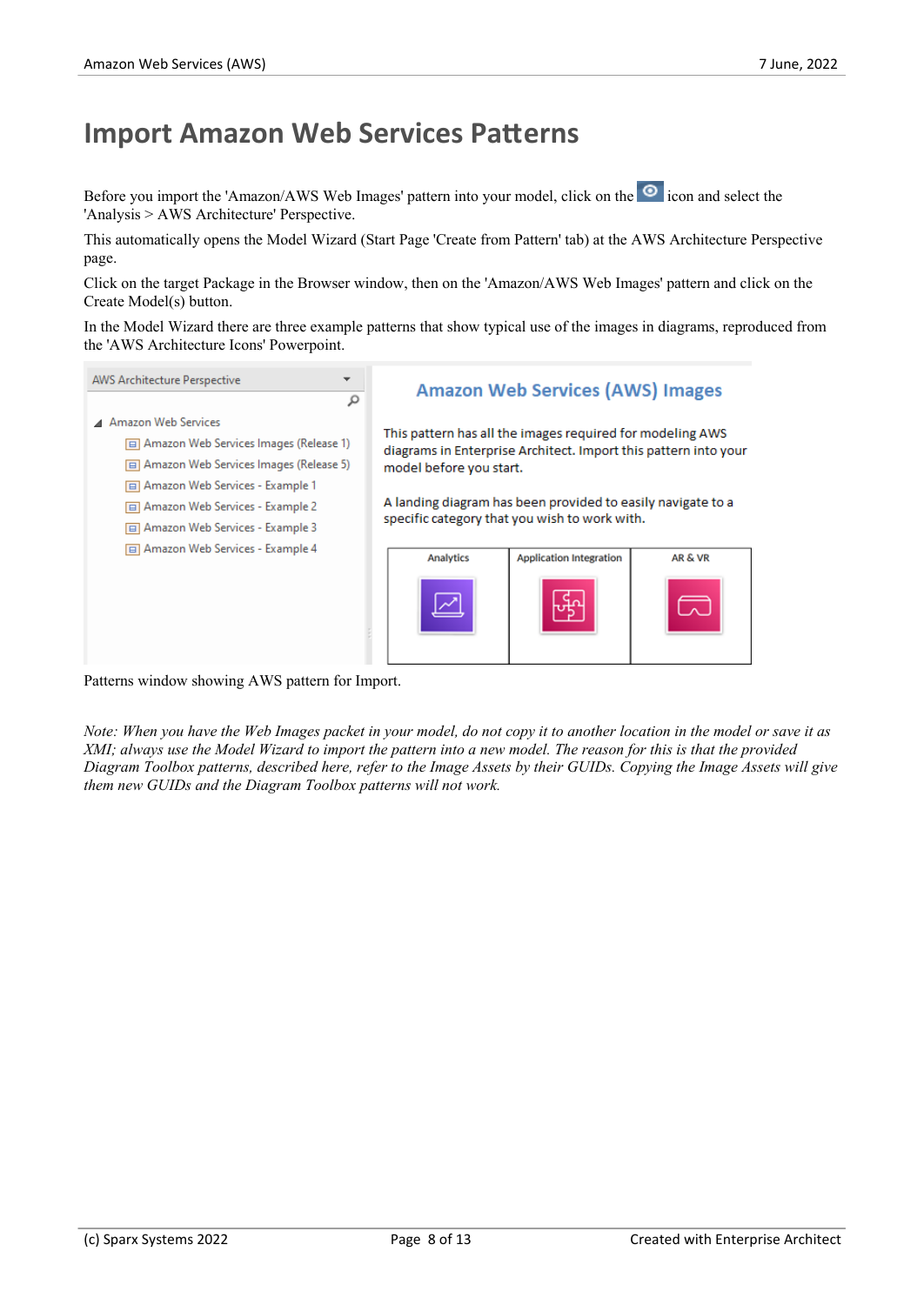### **Create an Amazon Web Services Diagram**

You can create a diagram by right-clicking on its parent Package and selecting the 'Add Diagram' menu option to display the 'New Diagram' dialog.

If you do not have the AWS Architecture Perspective selected, click on the drop-down arrow in the Type field and select 'Analysis > AWS Architecture'.

In the 'Diagram' field type an appropriate name for the diagram, in the 'Select From' panel click on 'AWS', in the 'Diagram Types' panel click on 'AWS', and then click on the OK button. The AWS pages ofthe Diagram Toolbox open, including:

AWS Groups - This page provides a number of patterns that will create a Group with an icon (from an Image Asset) in the top left corner and the name left-justified at the top; the exceptions are Auto Scaling Group and Elastic Load Balancing, which have their icons centered at the top, and Generic Group and Highlight which don't have an icon

| 4. | <b>Groups</b> |                             |  |
|----|---------------|-----------------------------|--|
|    | 45            | Auto Scaling Group          |  |
|    |               | Availability Zone           |  |
|    |               | <b>V</b> AWSCloud           |  |
|    |               | AWSCloud (Alternate)        |  |
|    |               | AWS StepFunctions Workflow  |  |
|    |               | Corporate data center       |  |
|    |               | EC2 Instance Contents       |  |
|    |               | Elastic Beanstalk Container |  |
|    |               | <b>B</b> Generic Group      |  |
|    |               | Generic Group (Alternate)   |  |
|    |               | ♦ Private Subnet            |  |
|    |               | Public subnet               |  |
|    |               | <b>PA</b> Region            |  |
|    |               | Security Group              |  |
|    |               | Server Contents             |  |
|    |               | Spot Fleet                  |  |
|    |               | $\sqrt{2}$ VPC              |  |
|    |               | 墨 Component                 |  |

- AWS Illustrations This page provides five illustrative patterns, containing images for Users, Notification, Devices, Desktop and Office building
	- ₫ Illustrations
		- Desktop
		- Devices
		- **VS** Notifications
		- Office Building
		- **VA** Users
- UML Base Types This page provides a small number of UML elements that you can use within the AWS diagrams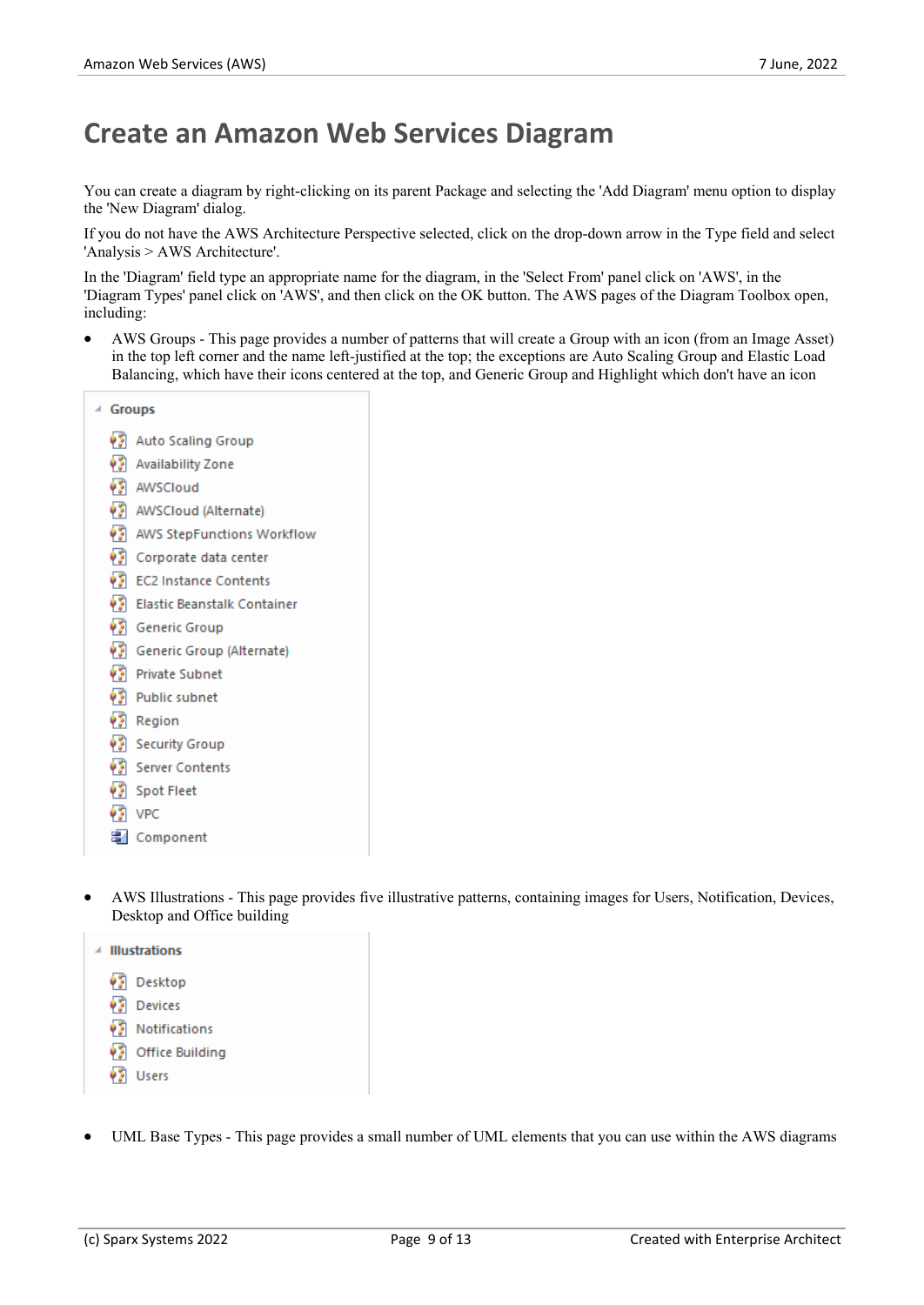| △ UML Base Types |
|------------------|
| 国 Class          |
| 图 Component      |
| <b>Device</b>    |
| Node             |

Note that the AWS diagrams are automatically set to Custom Style, and when you right-click on an element in the diagram you can make use of the Custom Style icons on the Custom Style Toolbar.<br>All the icons in the Diagram Toolbox generate Image Assets as listed in the General Package of the AWS Model

Wizard pattern. The other 22 Packages in the AWS Model Wizard pattern contain all the other images. Each Package has a diagram that shows every image that is included in the Package, and two sub-Packages 'Products' and 'Resources' containing Image Assets for the images. 'Product' images are white on dark gray, and 'Resource' images are dark gray on white.

To add one of these images to your diagram, locate it in the Browser window by either:

- Searching for it by name or
- · Opening the diagram for the Package that you believe it should be in, finding it in the diagram and pressingAlt+G to highlight the Image Asset in the Browser window

Now drag-and-drop the Image Asset onto your diagram. You can choose to:

- Add it as an element with an icon
- Add it as an element with an image, or
- · (If you have made an element from the icon already) Add as link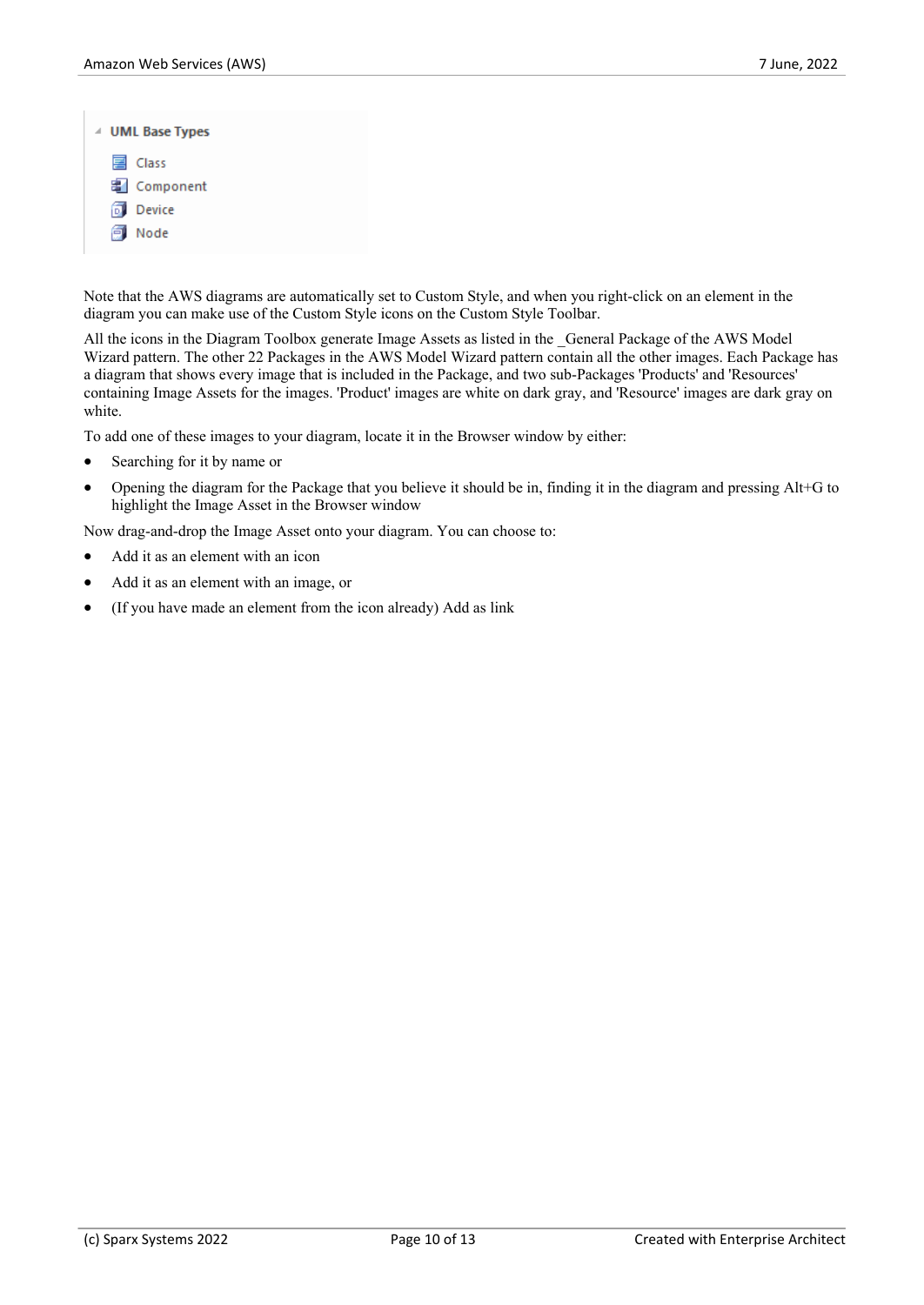### **Traces to Project Artifacts**

You can create expressive diagrams that can show how the AWS elements relate to other artifacts in your projects. This is achieved by placing any AWS element into a diagram and creating a Trace, Dependency, Association or other relationship between the AWS elements and other elements such as Requirements, User Stories, Conceptual, Logical and Physical database tables.



AWS diagram showing traces to a requirement and two database tables.